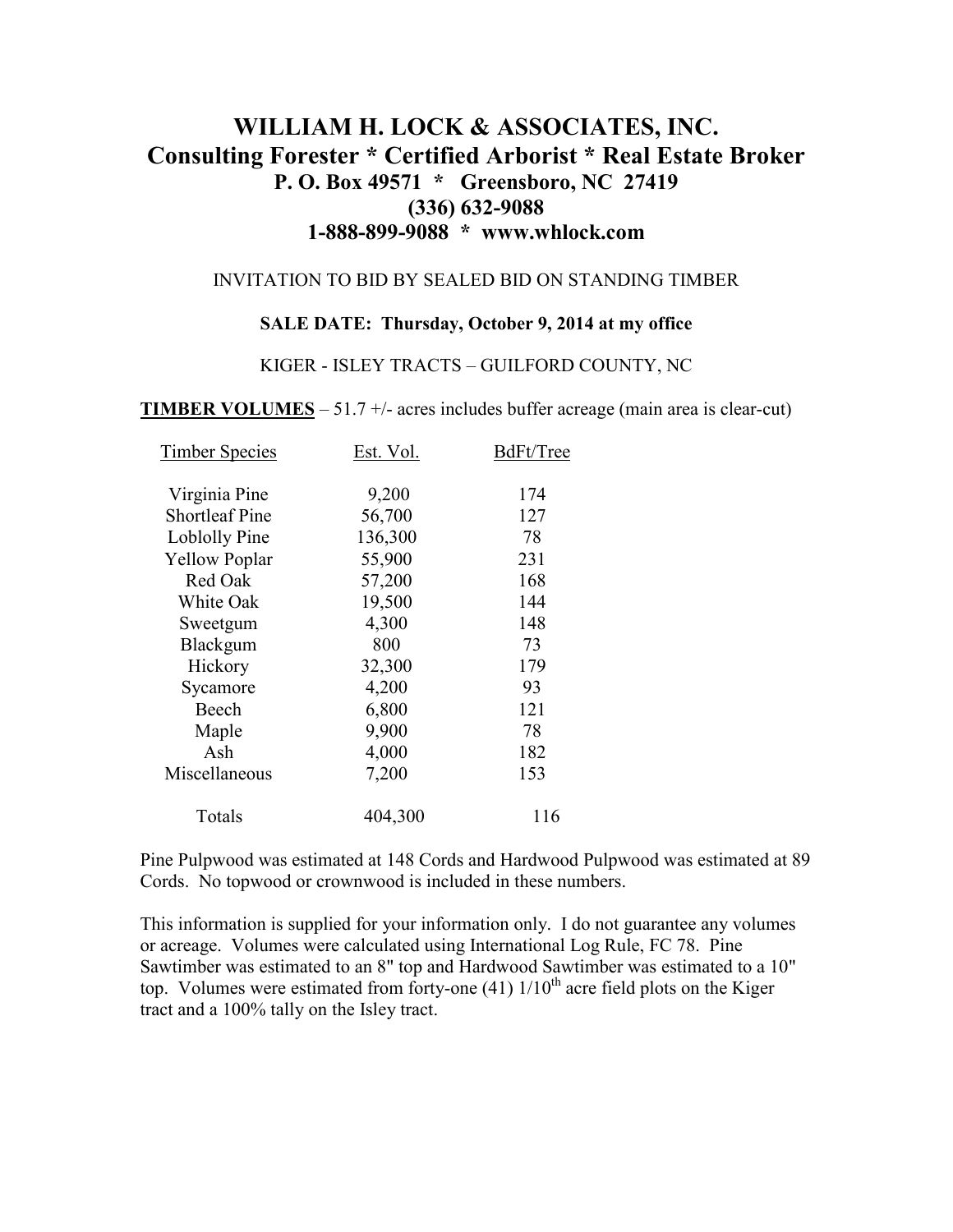Page Two Kiger-Isley Tracts - Timber Sale Sale Date: Thursday – October 9, 2014

## **LOCATION:**

These adjoining tracts are located on the north and south side of Woody Mill Road at #4922 and #4930 Woody Mill Road. See attached location maps.

### **BIDS:**

The Kiger and Isley Tracts are being sold on a lump sum sealed bid basis with one bid purchasing both tracts. Bids will be accepted by **regular mail** if received by 5:00 pm on Wednesday, October 8, 2014 OR bids will be accepted by **email (whlock@whlock.com) , telephone (336-632-9088), fax (336-632-9088), or in-person** at my office until 11:00 am on Thursday, October 9, 2014. At 11:00 am on Thursday, October 9, 2014 all bids received will be recorded. The successful bidder will be notified within 24 hours of the bid openings. A 10% deposit may be requested to be delivered to William H. Lock & Associates, Inc. within 72 hours of the bid opening. The balance of the sales price is to be delivered at the sale closing. The seller reserves the right to refuse or accept any and all bids. Seller will consider all bids. The seller will be responsible for the timber deed preparation, revenue stamps if recorded, and the forestry consultant fees. The buyer will be responsible for all other closing costs.

### **PLACE OF SALE:**

The timber sale will be held at the office of William H. Lock & Associates, Inc. in Greensboro, NC. The office address is 375 S. Swing Road, Greensboro, NC 27409. Telephone and Fax: 336-632-9088; Email: whlock@whlock.com

### **CONDITIONS OF SALE**:

1. The Buyer shall have 24 months from the date of the timber deed to cut and remove all merchantable timber within the "Sale Areas". "Creek Buffres" have been marked with Blue paint. No blue painted trees marking the buffer boundaries may be cut. Pine and hardwoods > 16" DBH may be harvested from within these buffer areas provided all Best Management Practices, Forest Practice Guildelines, and any applicable river basin or watershed regulations are followed. The tract is within the Jordan Lake Watershed and the 50' riparian buffers apply. The Division of Water Quality (919-807-6360) is the contact agency for forestry activities if you should have any questions. The sale boundaries are marked with pink flagging. No trees marked with pink flagging and no trees beyond the pink flagging are to be harvested.

2. The Buyer shall access the tract from Woody Mill Road. The existing driveways leading into the Kiger and Isley residences may not be used for the logging operations due to possible damage. All access routes will need to be installed and/or maintained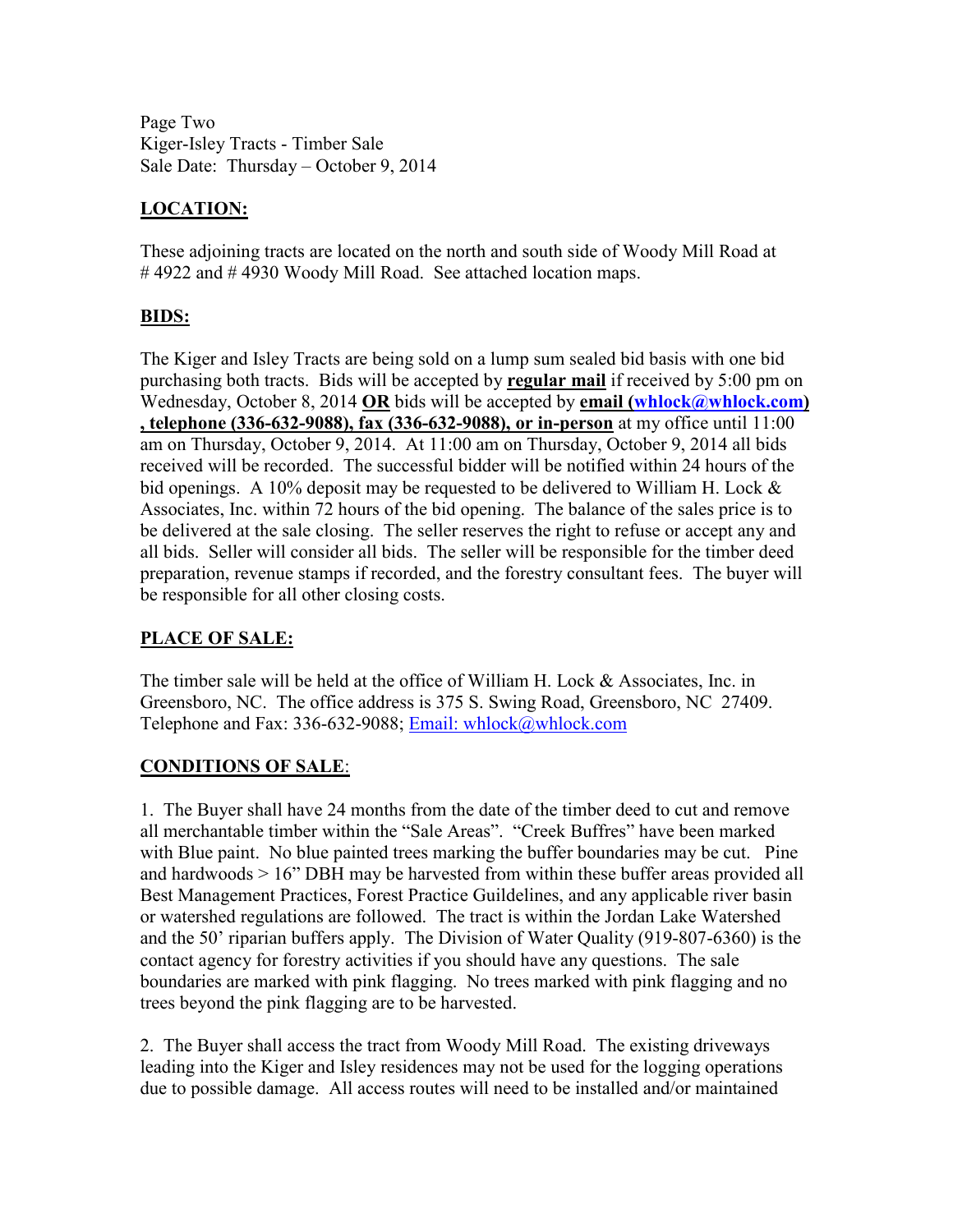Page Three Kiger - Isley Tracts - Timber Sale Sale Date: Thursday – October 9, 2014

according to all North Carolina Best Management Practices, Forest Practice Guidelines, and any applicable river basin or watershed rules. All roadways must remain open and passable by ordinary traffic at all times. The roadways must be left in similar condition at the completion of the harvesting operation as they were at the beginning of the harvesting operation, reasonable wear and tear accepted. Call W.H. Lock if there are questions concerning access routes.

3. The Buyer is responsible for maintaining a clean site. No equipment parts, trash, tires or other debris created as a result of the harvesting operation shall be left on the property. It shall be the Buyer's responsibility to clean up any hazardous material or chemical waste spills including but not limited to Diesel Fuel, Hydraulic Fluid, Machine Oil, and/or Gasoline upon the subject property if deposited as a result of the harvesting operation. Responsibility will include any required remediation including but not limited to the removal of contaminated soils.

4. Harvesting operations must not interfere with any farming operations and farming operations must not interfere with any harvesting operations. Decking, loading or hauling will not be permitted in any existing open fields or pastures immediately adjacent to the timber unless approved by William H. Lock & Associates, Inc. If approved, open areas must be free of logging debris, smoothed when completed, and re-seeded if necessary. All loading decks and truck parking areas must be reseeded when the harvesting operation is completed.

5. The Buyer is responsible for following all Federal, State, and local regulations regarding timber harvesting activities. If required, Buyer is responsible for obtaining any necessary permits or licenses required for timber harvesting. All logging operations must conform to North Carolina Best Management Practices, Forest Practices Guidelines, and any applicable river basin or watershed rules. In the event that a non-compliance situation is identified on the tract as a result of the harvesting operation, William H. Lock & Associates, Inc. will have the express right to suspend the harvesting operation until the situation is brought into compliance. No trees or other logging debris shall be left in or across the property boundary, sale cutting lines or access roads and paths.

6. All necessary property lines, corners and sale harvest boundaries have been marked with pink flagging. Landowner guarantees the pink flagged sale boundaries. No flagged trees denoting the property and/or sale boundary shall be cut and no trees outside the boundary lines shall be cut. If trees marking the property lines or sale boundary are cut, North Carolina timber trespass laws may apply. No trees shall be cut to fall on a neighboring landowner's property or where potential damage may occur. If existing property corners are damaged or removed as a result of the harvesting operation, Buyer agrees to replace the markers at the correct surveyed location at their own expense. There is an existing sewer line that crosses the tract in a north-south direction. Buyer is